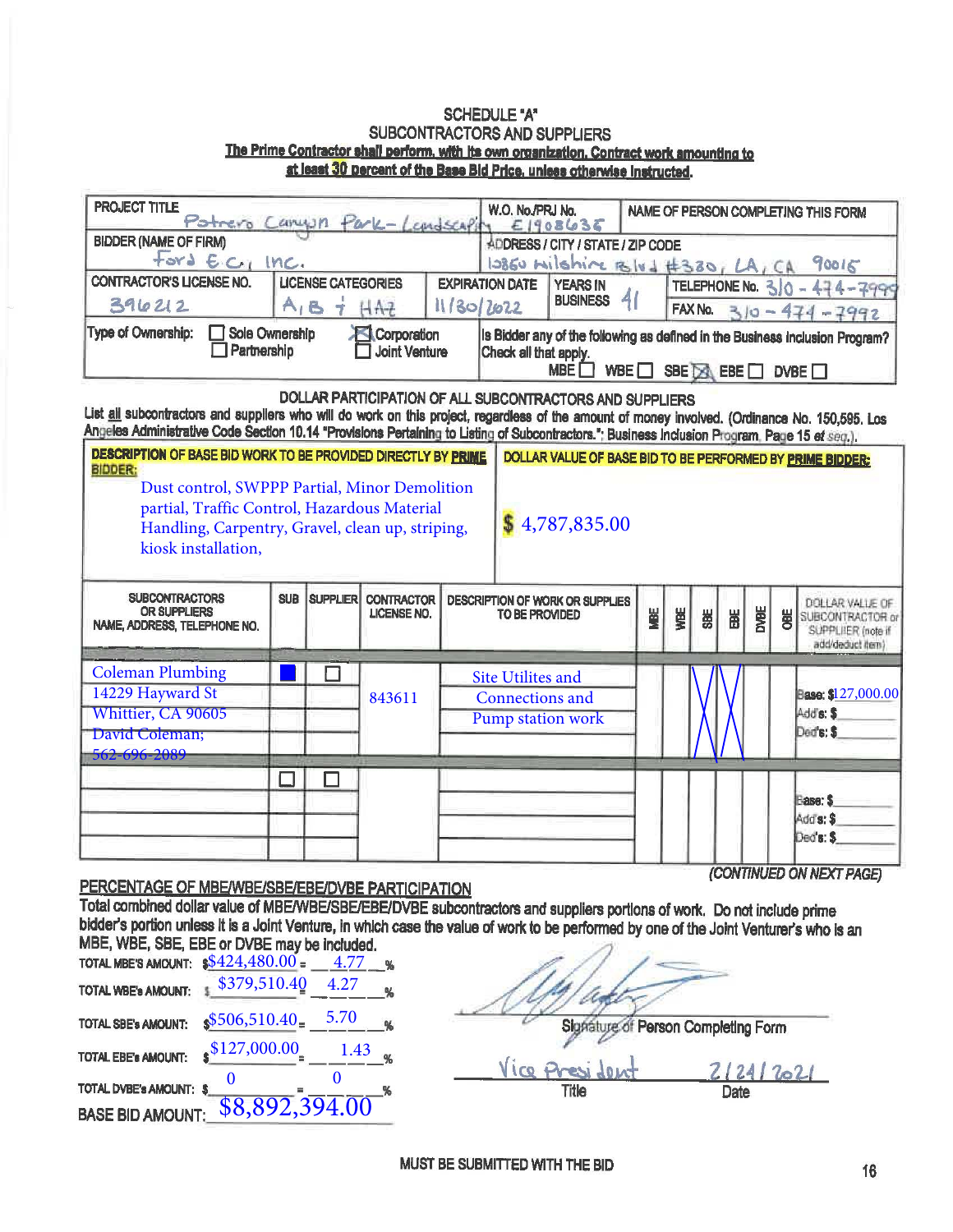## SCHEDULE "A" (Continued) SUBCONTRACTORS AND SUPPLIERS

| SUBCONTRACTORS OR SUPPLIERS<br>NAME, ADDRESS, TELEPHONE NO.                                                                       | <b>SUB</b> | SUPPLIER CONTRACTOR<br>LICENSE NO. | DESCRIPTION OF WORK OR SUPPLIES<br>TO BE PROVIDED | MBE | WBE | SBE | EBE | DVBE | OBE | DOLLAR VALUE OF<br>SUBCONTRACTOR or<br>SUPPLIIER (note if<br>add/deduct item) |
|-----------------------------------------------------------------------------------------------------------------------------------|------------|------------------------------------|---------------------------------------------------|-----|-----|-----|-----|------|-----|-------------------------------------------------------------------------------|
| <b>Marina Landscape</b><br>3707 W. Garden Grove Blvd<br>Orange, CA 92868<br>Graig Fish; 714-704-0415                              |            | 492862                             | Landscaping and<br>Irrigation                     |     |     |     |     |      |     | Base: \$2,050,000.00<br>Add's: \$<br>Ded's: \$                                |
|                                                                                                                                   |            |                                    |                                                   |     |     |     |     |      |     | Base: \$<br>Add's: \$<br>Ded's: \$                                            |
| <b>Cal Mont General</b><br><b>Engineering Inc</b><br>21603 Ulmus Drive<br>Woodland Hills, CA 91364<br>Jason Medrano: 818-652-2086 |            | 1034888                            | <b>Demolition and</b><br>Grading                  |     |     |     |     |      |     | Base: \$379,000.00<br>Add's: \$<br>Ded's: \$                                  |
|                                                                                                                                   |            |                                    |                                                   |     |     |     |     |      |     | Base: \$<br>Add's: $\frac{6}{2}$<br>Ded's: \$                                 |
| Hardy & Harper Inc.<br>32 Rancho Circle<br>Lake Forest, CA 92630<br><b>Tanner Hambright,</b><br>714-444-1851                      |            | 215952                             | <b>Asphalt Paving and</b><br><b>Base</b>          |     |     |     |     |      |     | Base: \$14,000.00_<br>Add's: \$<br>Ded's: $$$                                 |
|                                                                                                                                   |            |                                    |                                                   |     |     |     |     |      |     | Base: \$<br>Add's: \$<br>Ded's: \$                                            |
| <b>Lindys Cold Planing</b><br>625 W. Mountain Ave<br>La Habra, CA 90631<br>Brianna Trump;<br>562-697-2286                         |            | 754500                             | <b>Soil Cement</b>                                |     |     |     |     |      |     | Base:<br>\$67,502.40<br>Add's: \$_<br>Ded's: \$                               |
|                                                                                                                                   |            |                                    |                                                   |     |     |     |     |      |     | Base: \$<br>Add's: \$<br>Ded's: $$$                                           |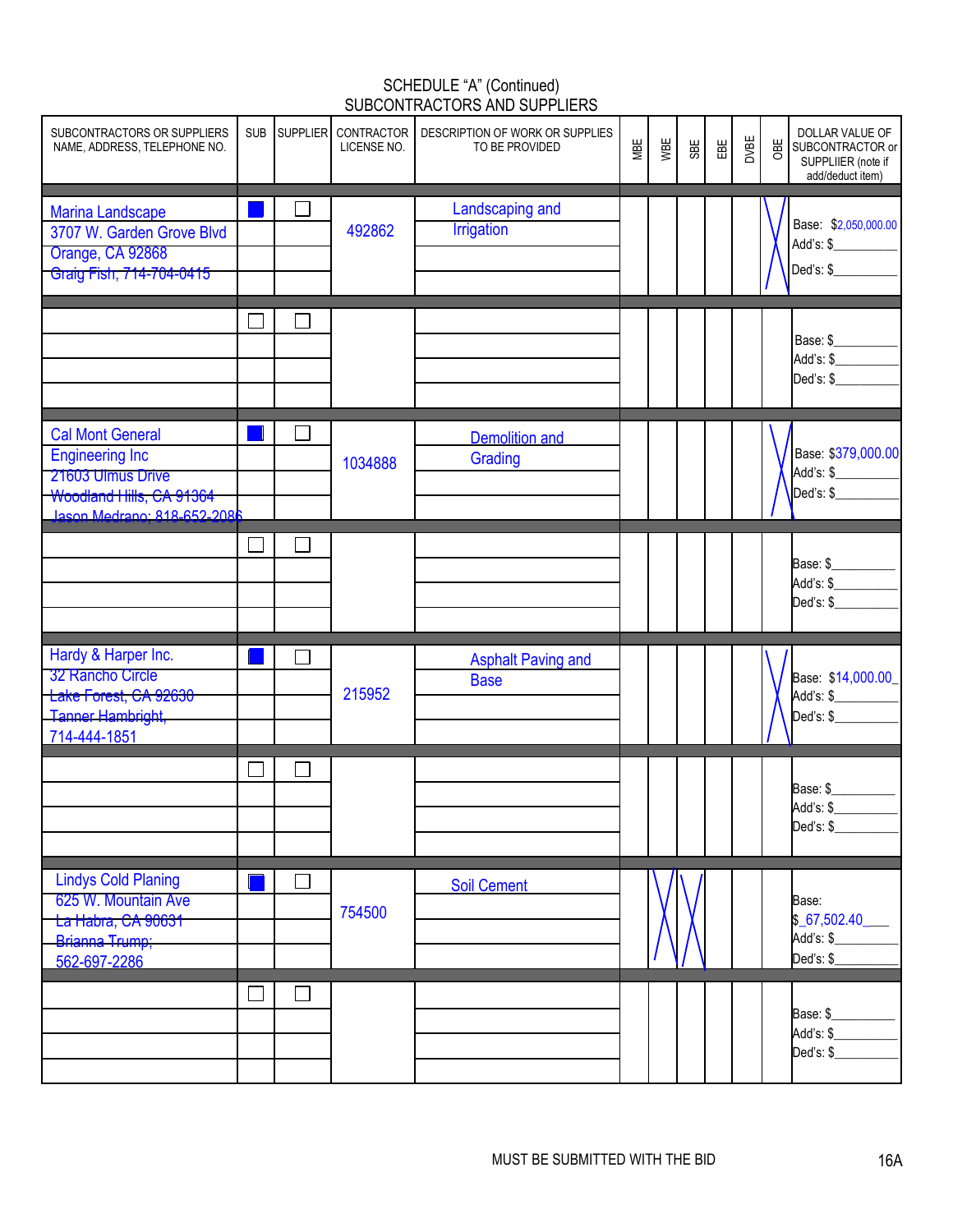## SCHEDULE "A" (Continued) SUBCONTRACTORS AND SUPPLIERS

| SUBCONTRACTORS OR SUPPLIERS<br>NAME, ADDRESS, TELEPHONE NO.                                                                        |                | SUB SUPPLIER CONTRACTOR<br>LICENSE NO. | DESCRIPTION OF WORK OR SUPPLIES<br>TO BE PROVIDED       | MBE | WBE | SBE | 留 | DVBE | OBE | DOLLAR VALUE OF<br>SUBCONTRACTOR or<br>SUPPLIIER (note if<br>add/deduct item) |
|------------------------------------------------------------------------------------------------------------------------------------|----------------|----------------------------------------|---------------------------------------------------------|-----|-----|-----|---|------|-----|-------------------------------------------------------------------------------|
| <b>A&amp;S Cement Contractors Inc.</b><br>8140 Monroe Ave<br>Stanton, CA 90680<br>Michael Schunk:<br>714-220-2694                  | ſ              | 467407                                 | <b>Concrete and Rebar</b>                               |     |     |     |   |      |     | Base: \$424,480.00<br>Add's: \$___________<br>Ded's: \$                       |
|                                                                                                                                    |                |                                        |                                                         |     |     |     |   |      |     | Base: \$<br>Add's: \$<br>Ded's: \$                                            |
| <b>Adkan Engineers</b><br><b>6879 Airport Drive</b><br>Riverside, CA 92504<br>Jerry Snell: 951-688-0241                            |                | <b>LS 5390</b>                         | <b>Survey</b>                                           |     |     |     |   |      |     | Base: \$40,000.00<br>Add's: \$<br>Ded's: \$                                   |
|                                                                                                                                    |                |                                        |                                                         |     |     |     |   |      |     | Base: \$<br>Add's: \$<br>Ded's: \$                                            |
| Ferreira Construction Co. Inc.<br>10370 Commerce Center Dr unit B200<br>Rancho Cucamonga, CA 91730<br>Robert Cargeeg: 909-606-5900 |                | 985180                                 | <b>Chain Link Fencing and Wire</b><br>Fencing and Gates |     |     |     |   |      |     | Base: \$730,567.96<br>Add's: \$<br>Ded's: \$                                  |
|                                                                                                                                    |                |                                        |                                                         |     |     |     |   |      |     | Base: \$<br>Add's: \$<br>Ded's: \$                                            |
| <b>Pacific Industrial Electric</b><br>230 N. orange Ave<br><b>Brea, CA 92821</b><br>Bill taylor: 714-990-9280                      | $\blacksquare$ | 655104                                 | <b>All Electrical and</b><br>Instrumentation            |     |     |     |   |      |     | Base: \$272,008.00<br>Add's: \$<br>Ded's: \$                                  |
|                                                                                                                                    | $\mathcal{L}$  |                                        |                                                         |     |     |     |   |      |     | Base: \$<br>Add's: \$<br>Ded's: $$$                                           |